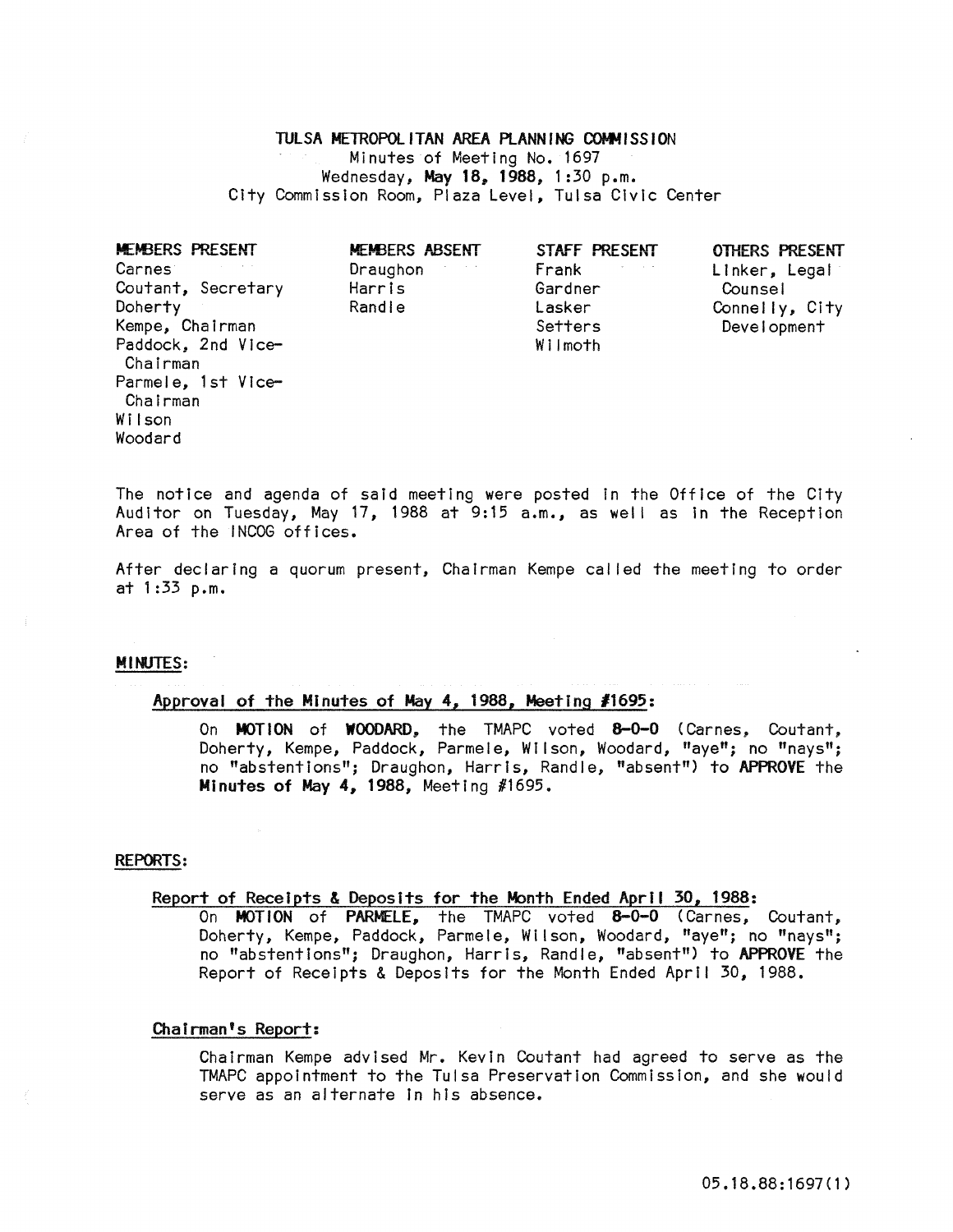# Committee Reports:

Mr. Paddock announced a Rules & Regulations Committee (R&R) meeting had been scheduled for May 25th; agenda pending. He also advised the R&R had met this date to review Senate Bill 602, amending Title 16, §27.a of the Oklahoma Statutes relating to Instruments recorded for a certain term of years. A briefing on SB 602 was presented to the Committee by Mr. Richard Cleverdon, a member of the Oklahoma and Tulsa County Bar Associations and an authority on property laws in the State. Mr. Paddock stated the amended bill considered a five year I imitation, and the Committee had a great deal of discussion as to a ten year I imitation, as originally presented. Mr. Linker added the Committee's also discussed and suggested modifications to the bill to offer protection by amending the wording that would exclude subdivision plats from references to "such Instrument".

Mr. Paddock advised that Mr. Cleverdon requested a position from the TMAPC so as to advise the Ad Hoc Committee on this bill. Discussions fol lowed among the TMAPC Commissioners as to their preference for a five or ten year I Imitation. Mr. Doherty moved that Mr. Paddock, as Chairman of the Rules & Regulations Committee, convey to the appropriate body that It was the sense of the TMAPC that the aim of SB 602 was noteworthy, that the Commission agrees in principle with Its alms, and asks that the time period be Increased to ten years with the suggested modification to references of "such Instrument" by adding "other than a subdivision plat".

On MOTION of DOHERTY, the TMAPC voted 5-3-0 (Carnes, Doherty, Kempe, Parmele, Woodard, "aye"; Coutant, Paddock, Wilson, "nay"; no "abstentions"; Draughon, Harris, Randle, "absent") to REQUEST Mr. Paddock, as Chairman of the Rules & Regulations Committee, to convey to the appropriate body that It was the sense of the TMAPC that the aim of SB 602 was noteworthy and the Commission agrees In principle with its aims, but asks that the time period be increased to ten years with the suggested modification to references of "such Instrument" by adding "other than a subdivision plat".

**DiscussIon continued on the issue of the five or ten year' imitatton,**  with Staff noting they would also convey to Representative Russ Roach the consensus of the Commission on the time I Imitation.

#### \* \* \* \* \* \* \*

Mr. Parmele advised the Budget & Work Program Committee had met last week and would meeting In a Joint TMAPC Committees work session this date, upon adjournment of the regular TMAPC meeting.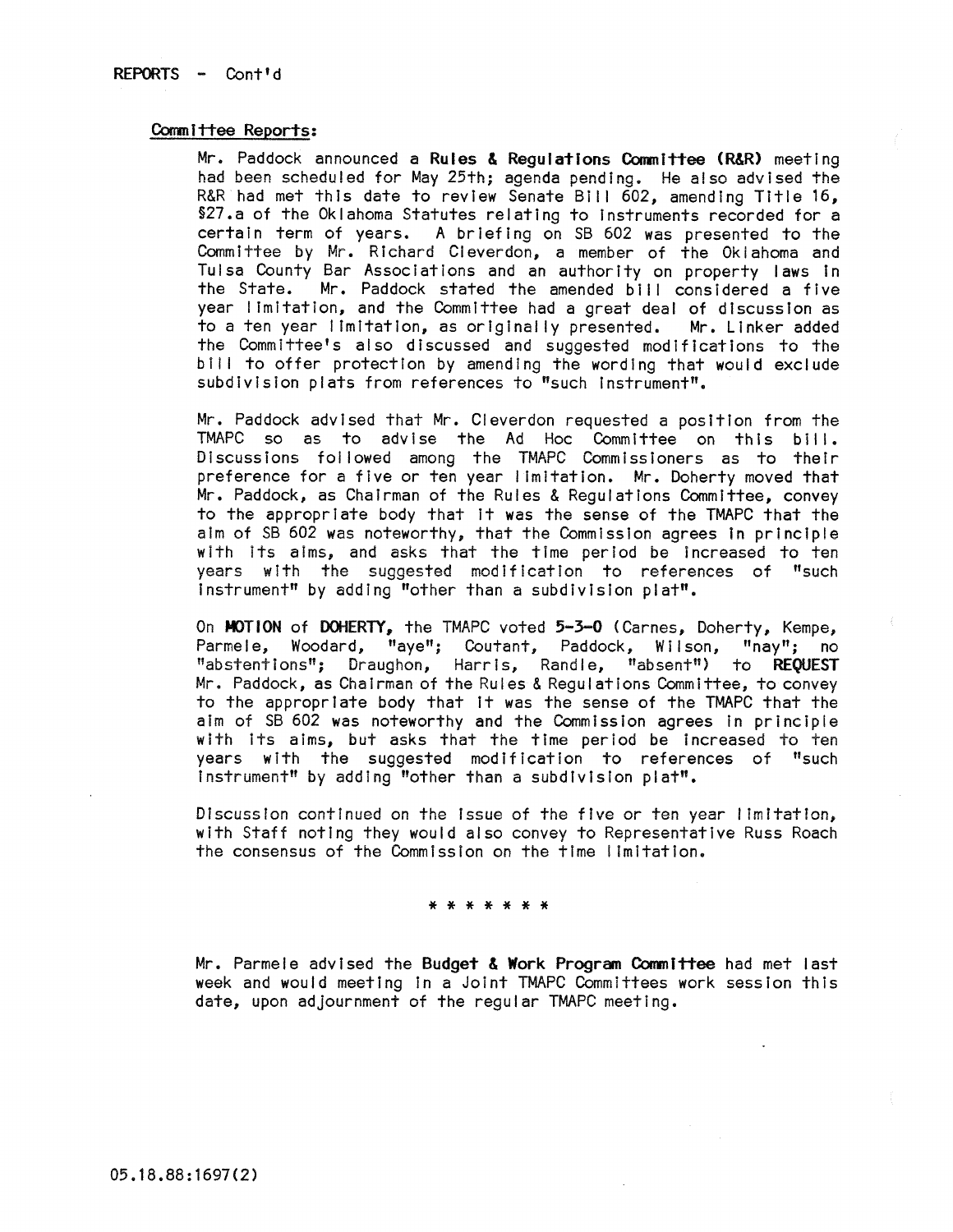#### Director's Report:

A briefing by Mr. Pat Connelly of the Department of City Development was presented on the status of the Capital Improvements Program (CIP), project rankings and related matters. Mr. Connelly reviewed the FY 88-89 CIP project ranklngs and answered questions from the Commission members. No TMAPC action was required.

# SUBDIVISIONS:

### PRELIMINARY PLAT APPROVAL:

# Chartwell Place (PUD 388)(683) NW/c of East 71st & South Trenton (CS, OM, OL)

On MOTION of DOHERTY, the TMAPC voted 8-0-0 (Carnes, Coutant, Doherty, Kempe, Paddock, Parmele, Wilson, Woodard, "aye"; no "nays"; no "abstentions"; Draughon, Harris, Randle, "absent") to CONTINUE Consideration of the Preliminary Plat for Chartwell Place until Wednesday, June 1, 1988 at 1:30 p.m. In the City Commission Room, City Hall, Tulsa Civic Center.

# FINAL PLAT APPROVAL & RELEASE:

Forest Park South 2nd (2783) East 104th Street & South Sheridan Road (RS=2)

On MOTION of PARMELE, the TMAPC voted 8-0-0 (Carnes, Coutant, Doherty, Kempe, Paddock, Parmele, Wilson, Woodard, "aye"; no "nays"; no "abstentions"; Draughon, Harris, Randle, "absent") to APPROVE the Final Plat of Forest Park South 2nd and release same as having met all conditions of approval.

### EXTENSION OF APPROVAL:

Autumn Woods (PUD 159A)(382) Morth of the NW/c of West 71st & South Union<br>(2nd extension: recommend extend one year) (RM-1, RS-3) (2nd extension; recommend extend one year)

On MOTION of PADDOCK, the TMAPC voted 8-0-0 (Carnes, Coutant, Doherty, Kempe, Paddock, Parmele, Wilson, Woodard, "aye"; no "nays"; no "abstentions"; Draughon, Harris, Randle, "absent") to APPROVE a One Year Extension for Autumn Woods, as recommended by Staff.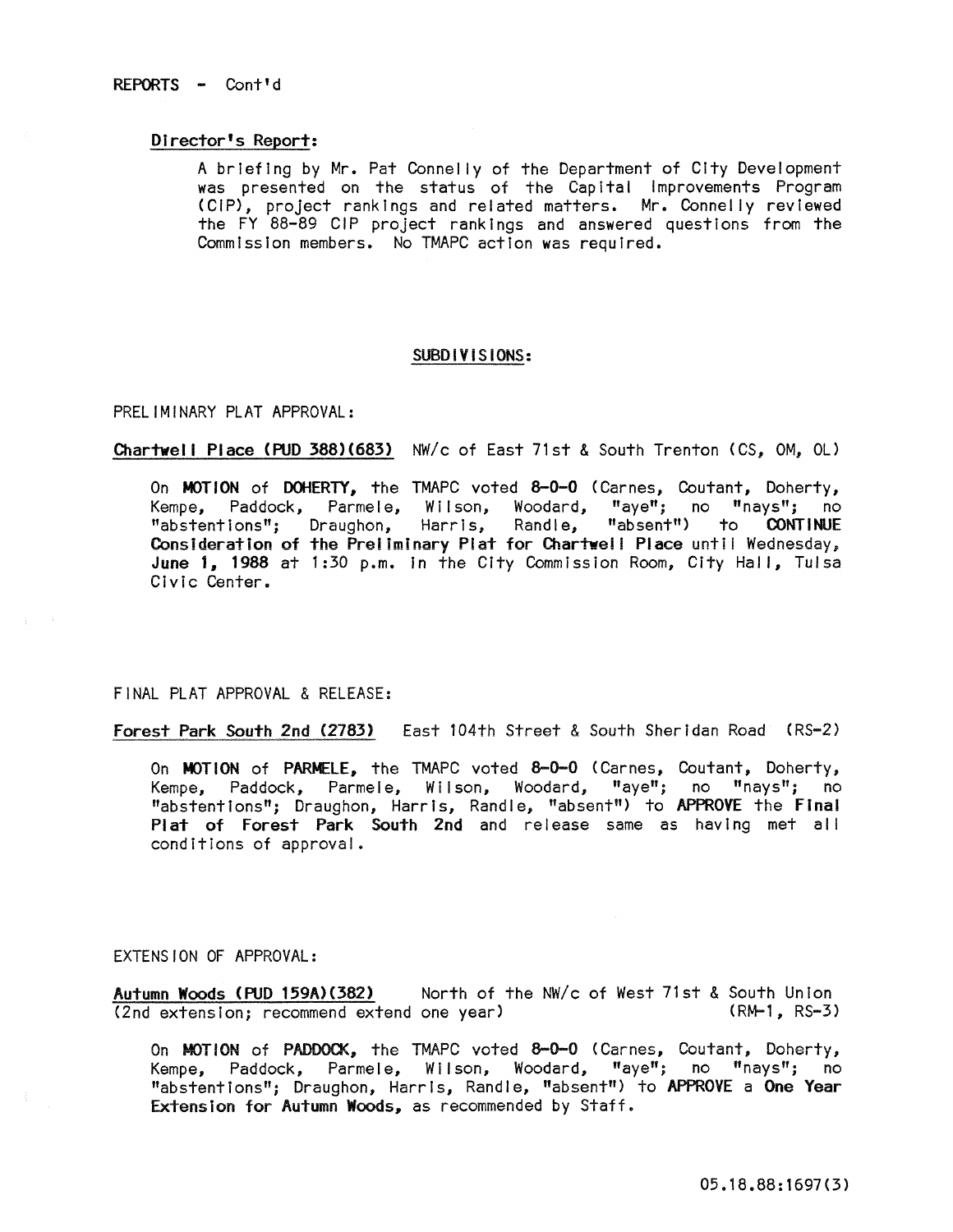University Center at Tulsa Morth Greenwood & East Haskell (RM-1, RM-2, OM, (1st extension; recommend extend one year) CH, IL, IM)

On MOTION of DOHERTY, the TMAPC voted 8-0-0 (Carnes, Coutant, Doherty, Kempe, Paddock, Parmele, Wilson, Woodard, "aye"; no "nays"; no "abstentions"; Draughon, Harris, Randle, "absent") to APPROVE a One Year Extension for the University Center at Tulsa, as recommended by Staff.

### REQUEST FOR WAIVER (Section 260):

# BOA 14822 Springlake Addition (594) 11391 East Admiral Place (RS-3)

This Is a request to waive plat on the above addition for an after-school care program already existing In a school facility. The Board approved the application on 5/5/88. Since all facilities are existing and nothing will change in the layout, Staff recommends approval as submitted.

#### TMAPC ACTION: 8 members present

On MOTION of CARNES, the TMAPC voted 8-0-0 (Carnes, Coutant, Doherty, Kempe, Paddock, Parmele, Wilson, Woodard, "aye"; no "nays"; no "abstentions"; Draughon, Harris, Randle, "absent") to APPROVE the Waiver Request for BOA 14822 Springlake Addition, as recommended by Staff.

### LOT SPLITS FOR WAIVER:

L-17035 Harris (2093) 3100 Block of South Birmingham Avenue (RS-1)

This Is a request to spilt the north 160' of Lot 3 and the south 35' of vacated 31st Place in Rothhammer Heights Into two lots 97.5' x 184.5' (17,933 square feet each). Since the property Is zoned RS-1, a 100' lot width Is required so the applicant is requesting waiver, subject to the Board of Adjustment. Since the tract far exceeds the minimum 13,500 square feet requirement, and there are other smaller lots in the area, APPROVAL Is recommended, subject to:

- a) Board of Adjustment approval of the lot width
- b) Utility easement, If required, for any extensions
- c) Grading plan approval by the Department of Stormwater Management In the permit process, If required.

The applicant was not represented.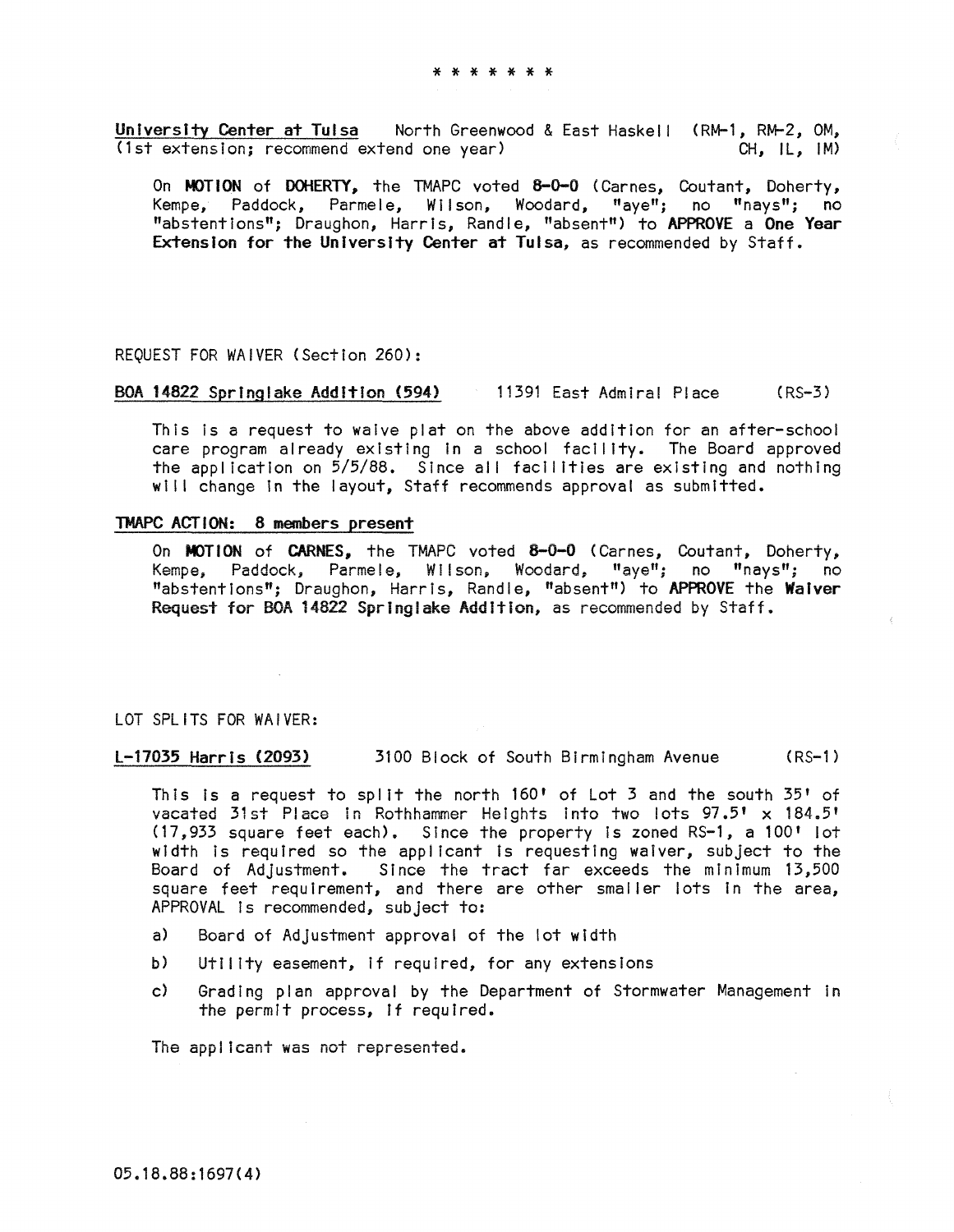The TAC voted unanimously to recommend APPROVAL of L-17035, subject to he conditions outlined by Staff.

## TMAPC ACTION: 8 members present

On MOTION of CARNES, the TMAPC voted 8-0-0 (Carnes, Coutant, Doherty, Kempe, Paddock, Parmele, Wilson, Woodard, "aye"; no "nays"; no "abstentions"; Draughon, Harris, Randle, "absent") to APPROVE the Lot Spilt Waiver for L-17035 Harris, subject to the conditions as recommended by the TAC and Staff.

#### LOT SPLITS FOR DISCUSSION:

### L-17046 Bank of Oklahoma (2093) N & W of South Atlanta PI. & South Birmingham

This Is a District Court ordered lot spilt to clear title on five out of nine lots in this block. Original lot widths were established In platting by an amended plat of OAKVIEW ESTATES filed November 18, 1948. Nothing is physically changing in the block and no new building sites are being created. Additional information and a copy of the court order will be available at the TMAPC meeting.

Mr. Wilmoth advised this Item should be stricken from the TMAPC agenda. Hearing no objection from the Commission, Chairman Kempe advised this Item be stricken.

# LOT SPLITS FOR RATIFICATION OF PRIOR APPROVAL:

|                         | L-17039 (2213) Johnson | L-17041 (3602) TDA   |  | L-17043 (1083) Ford   |  |
|-------------------------|------------------------|----------------------|--|-----------------------|--|
| $L-17040$ (2483) Thomas |                        | L-17042 (1973) Girod |  | L-17044 (1692) Justus |  |

On MOTION of PARMELE, the TMAPC voted 8-0-0 (Carnes, Coutant, Doherty, Kempe, Paddock, Parmele, Wilson, Woodard, "aye"; no "nays"; no "abstentions"; Draughon, Harris, Randle, "absent") to APPROVE the Above Listed Lot Splits for Ratification of Prior Approval, as recommended by Staff.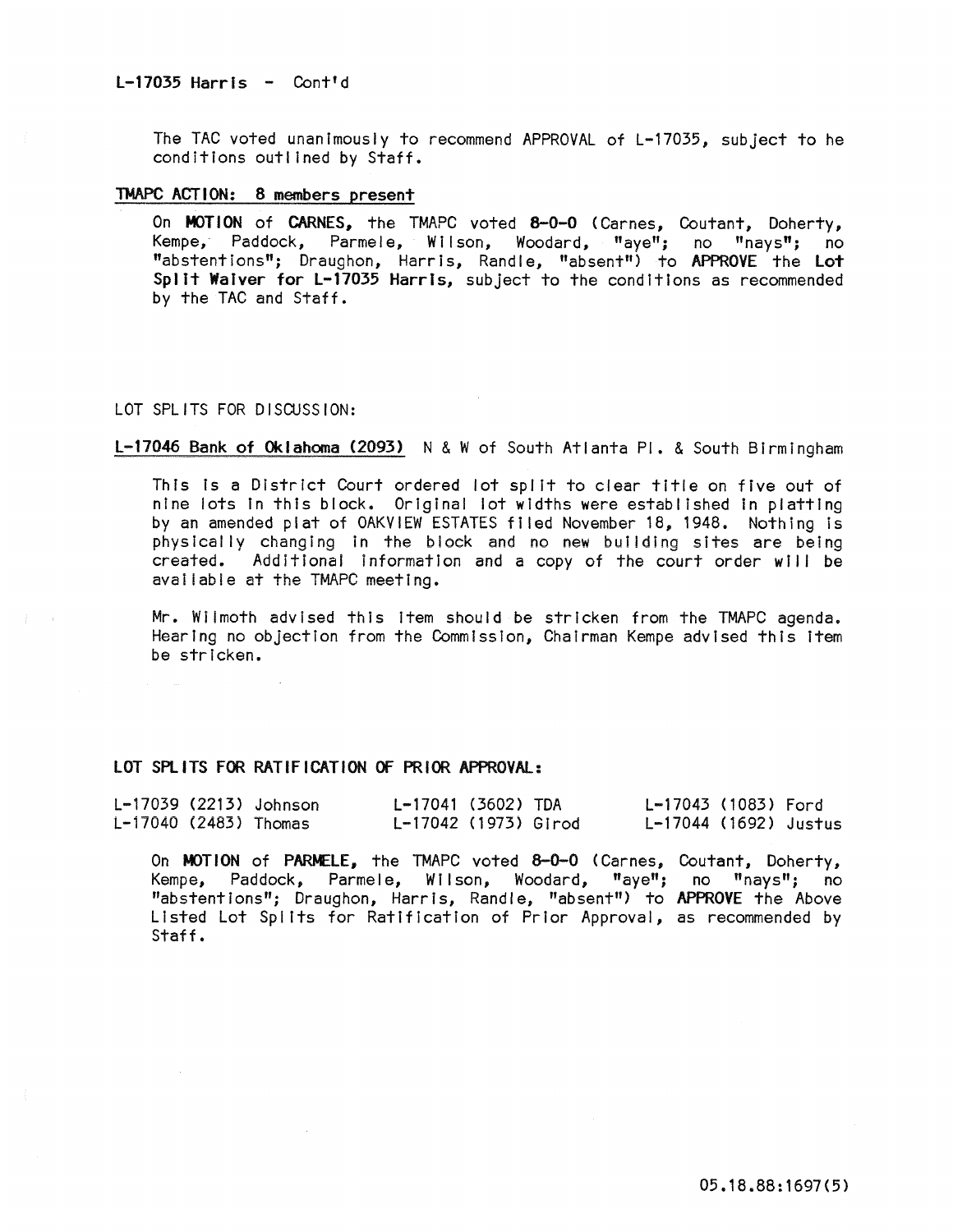# CONT I NUANCE ( S) :

Z-6180 Jones SE/c of the proposed Riverside Pkwy & East 91st St. (OL to CS)

Z-6178 & PUD 306-B Jones (Grupe Development) NE/c & SE/c of East 95th Street and South Delaware (RS-3 to CS)

Z-6185 Norman (Elson Oil Co.> NW/c of South Delaware & East 95th Street (Jenks Bridge)

# TMAPC ACTION: 8 members present

On MOTION of PARMELE, the TMAPC voted 8-0-0 (Carnes, Coutant, Doherty, Kempe, Parmele, Paddock, Wilson, Woodard, "aye"; no "nays"; no "abstentions"; Draughon, Harris, Randle, "absent") to CONTINUE Consideration of the Above Listed Zoning/PUD Applications until Wednesday, June 15, 1988 at 1:30 p.m. in the City Commission Room, City Hall, Tulsa Civic Center.

### OTHER BUSINESS:

# Z-5498-SP-1-E (Stokely): Amended Corridor SIgn Plan N & W of the NW/c of East 81st Street & South Lewis

Staff Recommendation:

The subject tract is located north and west of the northwest corner of East 81st Street and South Lewis and is the site of an existing hotel. The letters on the locational drawing indicate the location of signs approved by the TMAPC on a previous application. Stokley Outdoor Advertising is requesting approval to allow their bus to locate on the hotel property severa! times per year.

Discussions with the Protective Inspections Department Indicate that this sign must meet all requirements of the applicable zoning district as to display surface area, spacing from other existing signs, sign placement, display surface area, spacing from other existing signs, sign placement,<br>and related matters. It is also noted that each time the sign is displayed on the site, a separate permit would be required, although, Staff would recommend TMAPC approval of this application being the only such approval necessary.

Further TMAPC approval of Z-5498-SP-1-E is recommended subject to the fol lowing conditions:

- 1) The proposed sign (bus) Is considered to be subject to all other conditions of the Zoning Code and applicable City Codes.
- 2) That the sign not be placed In a required parking space or drive and no portion of the sign be permitted to extend over or be piaced upon any public right-of-way.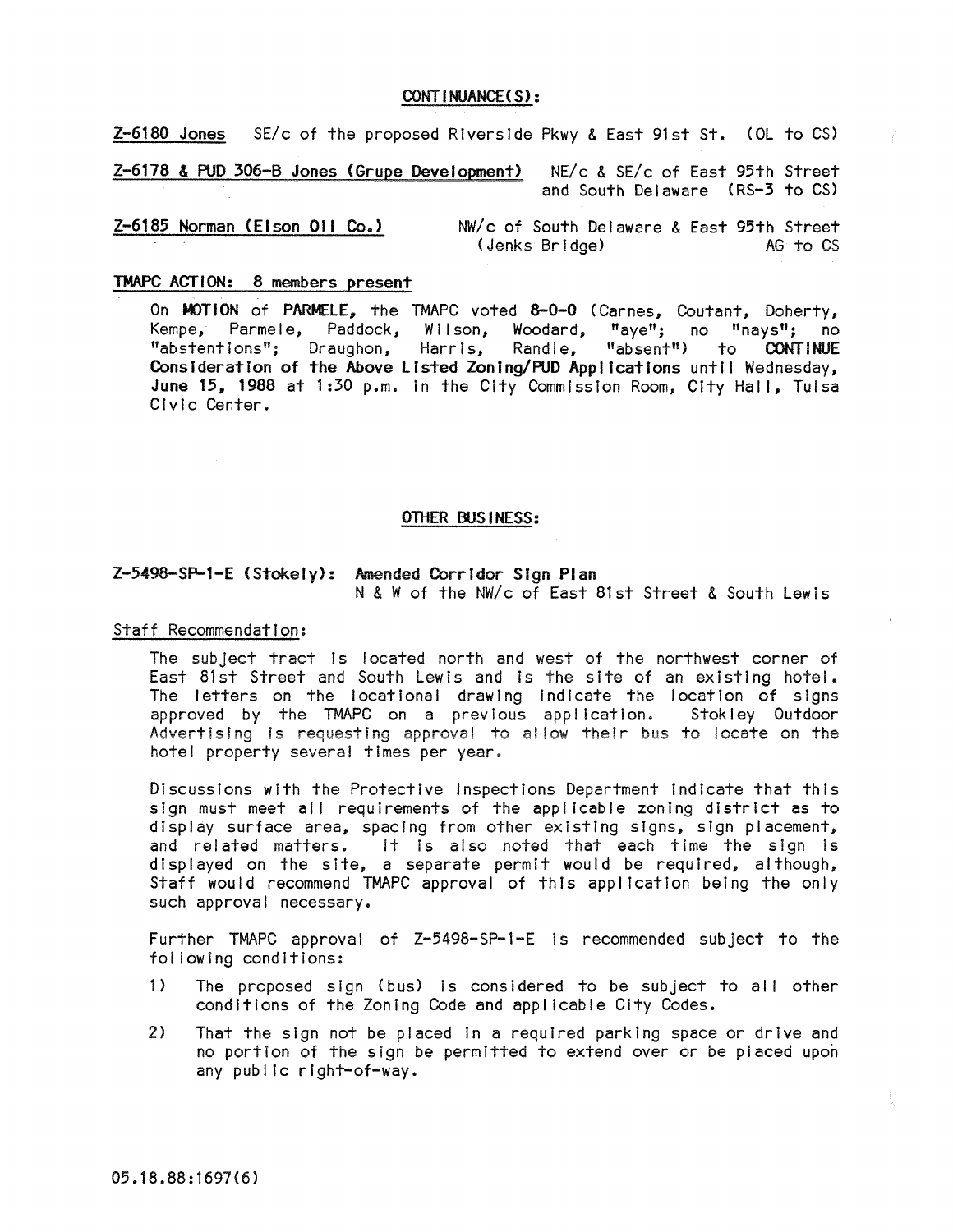# Z-5498-SP-1-E Stokely - Cont'd

3) TMAPC approval will satisfy the requirement of the Zoning Code for Corridor Sign Plan approval; however, each placement of the sign on this site will be subject to the applicable permitting requirements of the Protective Inspections Department.

### Comments & Discussion:

Mr. Doherty referred to "several times a year" and Inquired as to the duration implied. Mr. Frank stated there was no time limit in the ordinance and this would be treated as any other sign. He added that, due to the expense of the daily rental on this sign, it offered its own control as to time limit. Staff confirmed that notice had been given on this request.

Mr. Steve Nelson, Stokely Sign Company, confirmed his agreement to the listed conditions In the Staff recommendation.

# TMAPC ACTION: 8 members present

On MOTION of PARMELE, the TMAPC voted 7-0-1 (Carnes, Doherty, Kempe, Paddock, Parmele, Wilson, Woodard, "aye"; no "nays"; Coutant, "abstaining"; Draughon, Harris, Randle, "absent") to APPROVE the Amended Corridor Sign Plan for Z-5498-SP-1-E, as recommended by Staff.

Mr. Doherty commented that cases such as this pointed out the need to proceed as quickly as possible with Zoning Code amendments relating to<br>signs. Discussion followed among the Commission and Staff as to status Discussion followed among the Commission and Staff as to status of the Sign Advisory Board, with a consensus of the Commission beIng to Instruct Staff to contact the author of the book on Street Graphics, and to check with the American Planning Association regarding any other books that might be available on signs, street graphics/accessories, etc.

\* \* \* \* \* \* \*

# PUD 267-3 (Tweet): Minor Amendment

S & E of the SE/c of East 101st Street & South Sheridan

# Staff Recommendation:

The subject tract is located south and east of the southeast corner of East 101st Street and South Sheridan Road, is ten acres in size and has an underlying zoning of CS and RM-1. The TMAPC approved a Detail Sign Plan permitting one ground sign on each arterial frontage to be 16' In height with a maximum display surface area of 180 square feet. The applicant is now requesting a minor amendment to remove the East 101st Street sign and relocate It closer to the Intersection with an animated (message center) sign. Notice of the application was given to abutting property owners south of East 101st Street. The sign location Is abutted **on the north across East 101st Street by the Galleria Apartments.**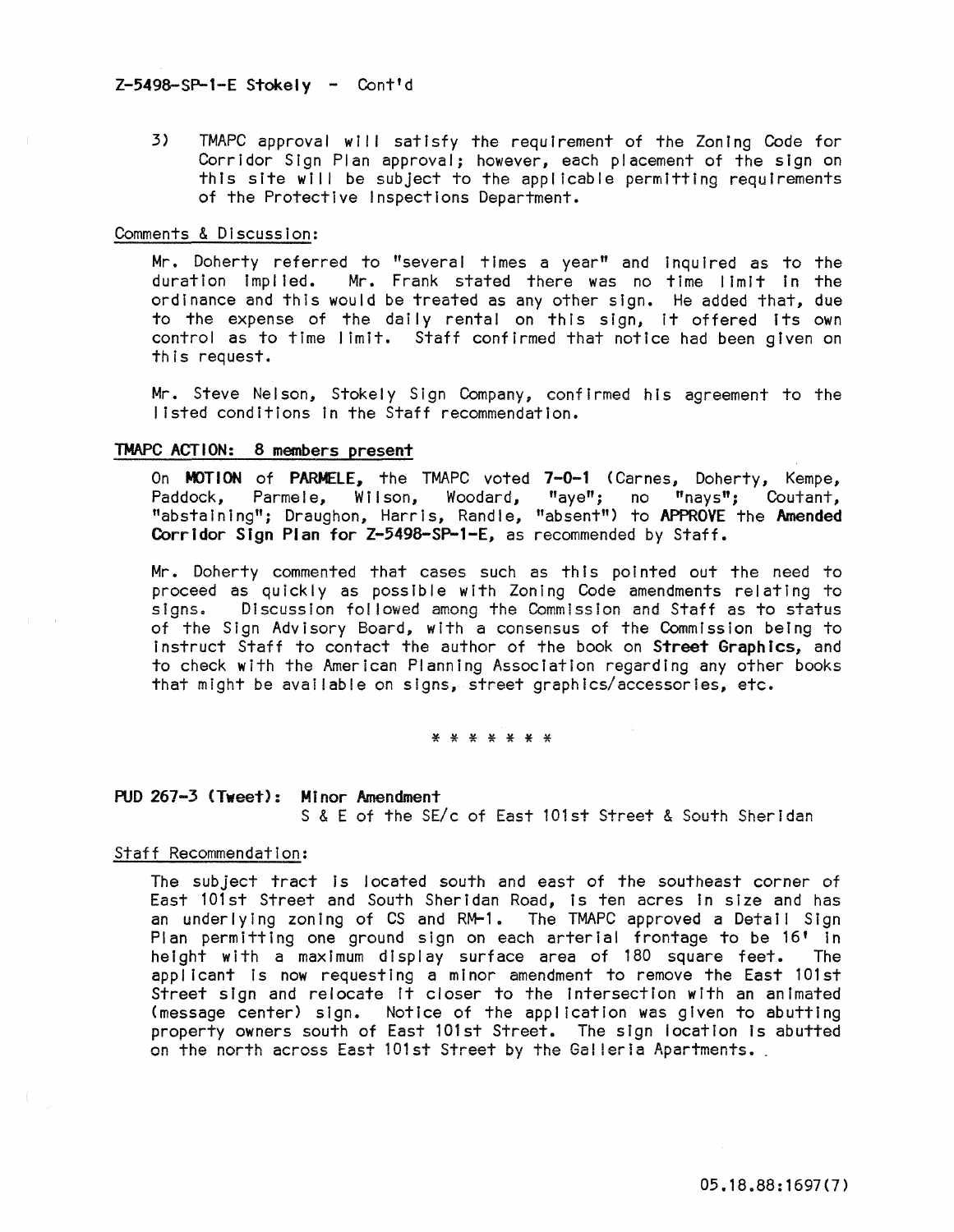Review of the applicant's submitted sign elevation and plot plan shows the sign to be 16'2" tall with 33 watt lamps. The sign Includes time and temperature messages (which would be permitted In a PUD), however, also includes animated messages which would not be permitted in a PUD. The maximum wattage for lights on this type of sign Is 25 watts per the Zoning Code.

In BOA 14470, the Board had a concern with the request to permit a similar sign In PUD 429 located at the northwest corner of South Canton Avenue and East 71st Street for a convenience store. The Board approved the sign to permit display of the price of gasoline subject to one full second or longer between the I ights Indicating gasoline type and prices.

Therefore, Staff supports PUD 267-3 In part, for a time and temperature sign only, based on the fol lowing conditions:

- 1. The applicant's submItted plot plan and sign elevation be made a condition of approval unless modified herein.
- 2. The height be amended to be 16'2" tall per the submitted plans.
- 3. The lamp wattage of the sign be reduced from 33 watts to 25 watts maximum.
- 4. TMAPC approval of features of the sign, other than time and temperature, Is subject to approval of a variance from the Board of Adjustment as determined by the Zoning Officer.

Comments & Discussion:

In reply to Ms. Wilson, Mr. Frank stated that the condition for reduction to 25 watt lamps was based on the Zoning Code. Mr. Paddock commented that he thought there had been restrictions placed in the Sign Code regarding "animated messages". Mr. Frank reiterated that the PUD would Mr. Frank reiterated that the PUD would permit the time and temperature, but would not permit any other "message" than that, I.e. cars, Interest rates, etc.

Mr. Al Tweet, representing the Village South National Bank, reviewed an Illustration of the proposed display. Mr. Tweet commented that this was not really an "animation" display, but was properly designated an "alternating display sequence", much I Ike the time and temperature message. He pointed out that the Sign Ordinance, under General Use Conditions for business signs, stipulates that "no sign containing flashing lights shall use incandescent bulbs with greater than 25 watts Illumination, nor use strobe lights of any kind". However, Section 5 states that "the limitations contained herein shall not be applicable to time and temperature signs". Mr. Tweet advised that the proposed sign, whether used for time and temperature only, or used as a message board, had bulbs of 33 watts, but had an electronic dimming process that would Illuminate at only 22 watts. He added that this was less costly than buying 25 watt bulbs, and the actual Illumination would be 22 watts. Mr. Tweet clarified that this display would not be a "traveling message sequence", but the message would come on In the same way as the time and temperature, much like a Venetian blind effect.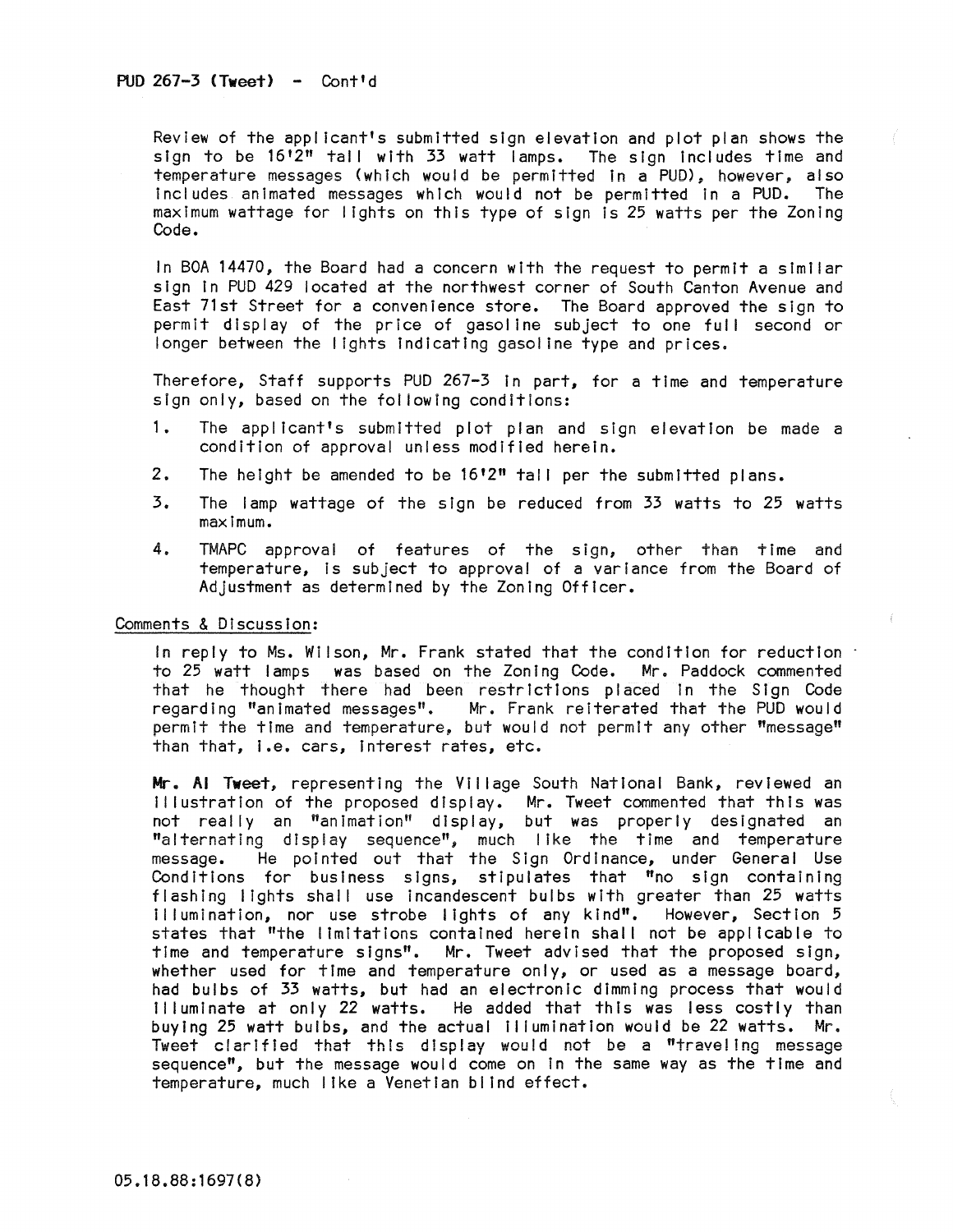In regard to safety concerns , Mr. Tweet stated he was not aware of any instances where this type of sign had been proven to be a traffic hazzard. He requested clarification as to the message center being classified as a flashing sign and, therefore, not allowed. Mr. Gardner compared this to the message center sign at 31st & Yale, which would not be permitted. He stated that time and temperature signs were accepted as they did not **change rapidly and dId not present that much of a potential for**  distraction. Therefore, in regard to safety, he felt that a consideration<br>was how often the "messages" changed. Ms. Kempe commented she had some was how often the "messages" changed. of the same concerns and inquired if the proposed sign would appear to have a moving car dragging a loan sign after it. Mr. Tweet reiterated there would be repeating sequences with a Venetian blind effect. He pointed out that the sign at 31st & Yale was off-premise advertising, while the proposed sign would be restricted to on-premise for the bank and the surrounding community. He added that this particular Intersection was a four-way stop, and there would not be any high speed traffic. Therefore, he could not see how the sign movements could be Interpreted as a distraction or safety hazard.

In response to Chairman Kempe, Mr. Tweet commented that it was his understanding that the prohibition was due to the "flashing", and he reiterated that this was not a "flashing" sign, and he would I Ike to have the capability to put up other messages, without having to meet condition #4 which requires BOA review for a variance. Mr. Gardner clarified that the BOA had the proper authority, not the TMAPC, for anything other than time and temperature, and he felt that the applicant should be making his arguments before the BOA. Mr. Doherty confirmed that, should the TMAPC limit the sign to time and temperature, then the BOA review would be precluded for acting as this was in a PUD. Mr. Gardner added that, should the TMAPC agree to a periodic changIng of the message, then the BOA could address this Issue. However, if the TMAPC did not agree to this, the the appl icant need not go on to the BOA. Mr. Tweet reiterated that the Generai Use standards of the ordinance stating, "the I Imitations contained herein shall not be applicable to time and temperature signs", and the PUD Chapter which states, "does not Include time and temperature signs". He compared the movement effect of the time and temperature to be the same as for the proposed message center.

In reply to Ms. Wilson, Mr. Tweet confirmed that he had voluntarily given notice to the abutting property owners. Mr. Linker advised that the TMAPC was unduly concerning themselves, as the Commission did not have the Jurisdiction to determine anything beyond a time and temperature sign. He confirmed that, with the PUD, the TMAPC approval was needed for the time and temperature sign. Mr. Parmele moved for approval of the Staff recommendation. Mr. Doherty Inquired If this motion would preclude any use other than time/temperature, or would the applicant be allowed to go to the BOA for further approval beyond time/temperature. Mr. Linker clarified that the PUD evidently had a provisIon prohibiting this type of sign; therefore, the applicant would need both TMAPC and BOA approval. Mr. Parmele amended his motton to approve Staff recommendation for the sign with time and temperature only, whIch would prohibIt BOA review.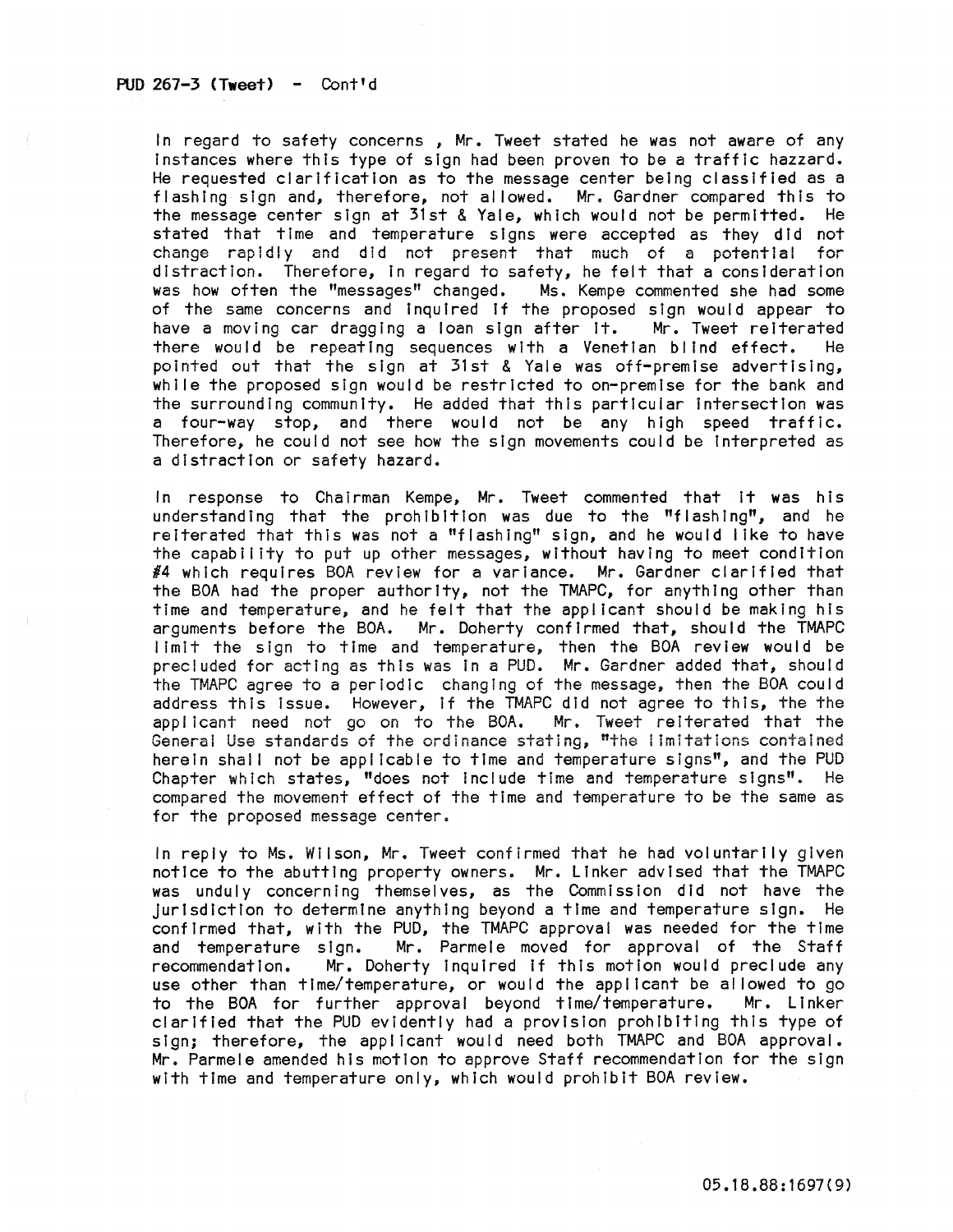Mr. Carnes expressed concern that, should the Commission approve this, It would set a precedent and the Commission would be flooded with similar requests. Further, he felt the requirements of the PUD should be upheld. Ms. Wilson commented that, with the PUD process an applicant sometimes does not have slgnage in order to present as part of the whole package of the PUD, and maybe earlier consideration of their slgnage would help the applicants.

Mr. Frank clarified that Staff did not Intend to Indicate that they were suggesting the applicant not be al lowed the latitude to go before the BOA. Mr. Tweet requested the applicant be given a chance for BOA review, as the message center had the same technology and function as time/temperature, but with the use of words.

Mr. Paddock stated concern as to the TMAPC voting to preclude the applicant from making a separate application to the BOA. Mr. Doherty commented that the Commission, In effect, did that at the time of voting on the PUD, as the PUD text stIpulates time and temperature only, and the TMAPC would merely be voting to stand by the original decision on the PUD. Therefore, the applicant's request today was to amend the original vote on the PUD conditions when first presented.

### TMAPC ACT ION: 8 members present

On MOTION of PARMELE, the TMAPC voted 8-0-0 (Carnes, Coutant, Doherty, Kempe, Paddock, Parmele, Wilson, Woodard, "aye"; no "nays"; no "abstentions"; Draughon, Harris, Randle, "absent") to APPROVE the Minor Amendment for PUD 267-3, as recommended by Staff, for a sign containing time and temperature only.

#### \* \* \* \* \* \* \*

# PUD 420-A-1 (Johnsen): Minor Amendment - Side Yards & Amd Deeds of Dedication East of the SE/c of South Yale and East 101st Street. being the Camelot Park Addition

#### Staff Recommendation:

The subject tract has an area of 40 acres, underlying RS-2 zoning, and Is located east of the southeast corner of South Yale and East 101st Street. PUD 420-A has been approved for 120 single-family detached homes and construction has started in the addition. The applicant is requesting that the language of the PUD as it pertains to side yard setbacks be modified to al low greater flexibility In the siting of homes on the lots and also to preserve existing trees. The required setbacks and separation between structures on abutting lots will be maintained in accordance with the Code. This amendment would permit combined side yards of 15' and permit on cul-de-sacs and pie-shaped lots (per exhibit) combined side yards of 10'; provided, however, in no event shall a side yard be less than 5'.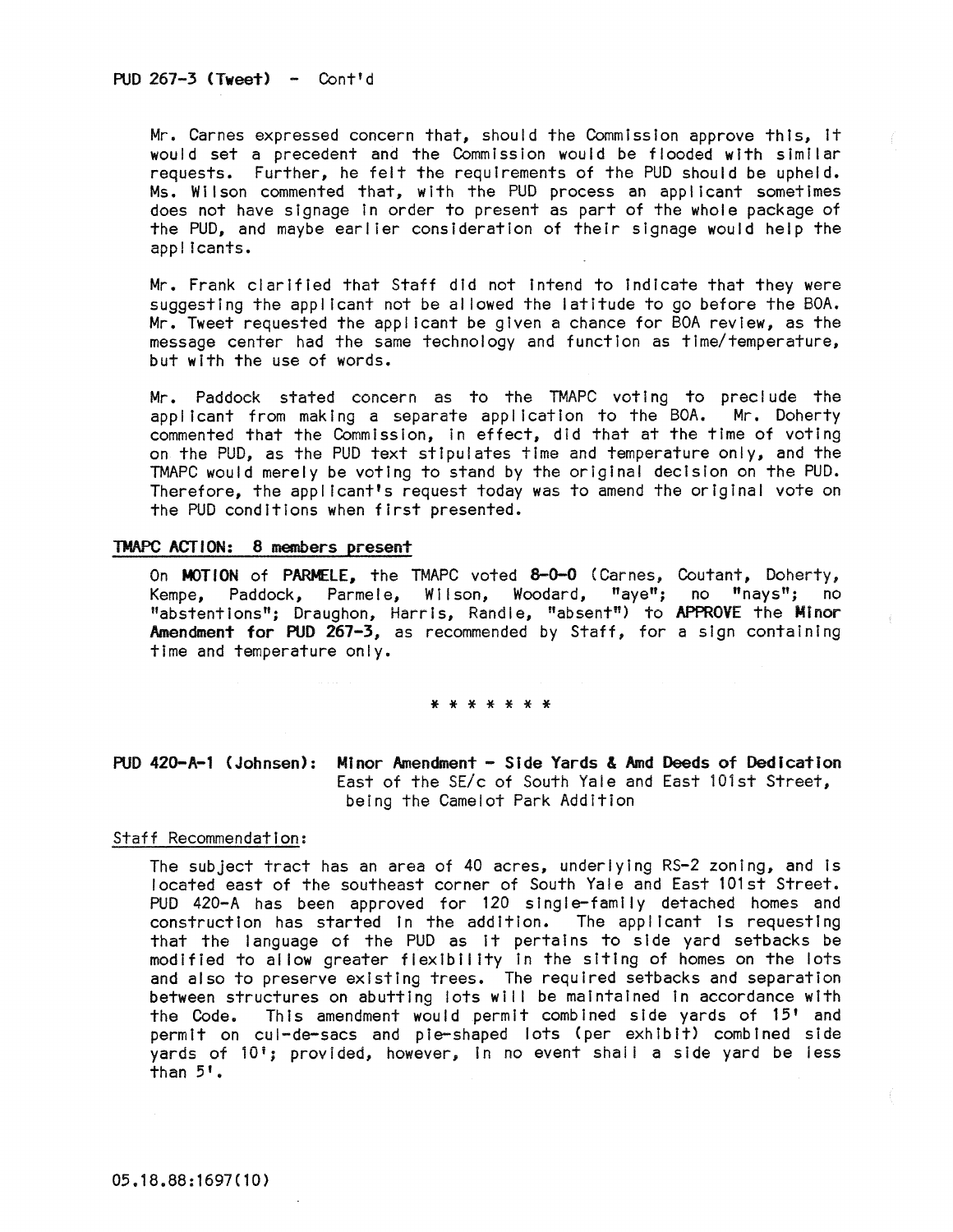Notice by the applicant is requested to be waived as this action is presented as an Internal matter Impacting only builders within this addition.

Staff review of PUD 420-A-1 finds It to be In substantial compl lance with PUD 420-A and the PUD Chapter of the Zoning Code. Therefore, Staff recommends approval of PUD 420-A-1 as submitted, and approval of the Amended Deeds of Dedication subject to approval by the City Legal Department.

# Comments & Discussion:

In reply to Chairman Kempe, the applicant stated agreement to the Staff recommendation.

# TMAPC ACTION: 8 members present

On MOTION of CARNES, the TMAPC voted 8-0-0 (Carnes, Coutant, Doherty, Kempe, Paddock, Parmele, Wilson, Woodard, "aye"; no "nays"; no "abstentions"; Draughon, Harris, Randle, "absent") to APPROVE the Minor Amendment and Amended Deeds of Dedication for PUD 420-A-l, as recommended by Staff.

There being no further business, the Chairman declared the meeting adjourned at 2 :55 p.m.

Date Approved June 1, 1988<br>Kempe

ATTEST: